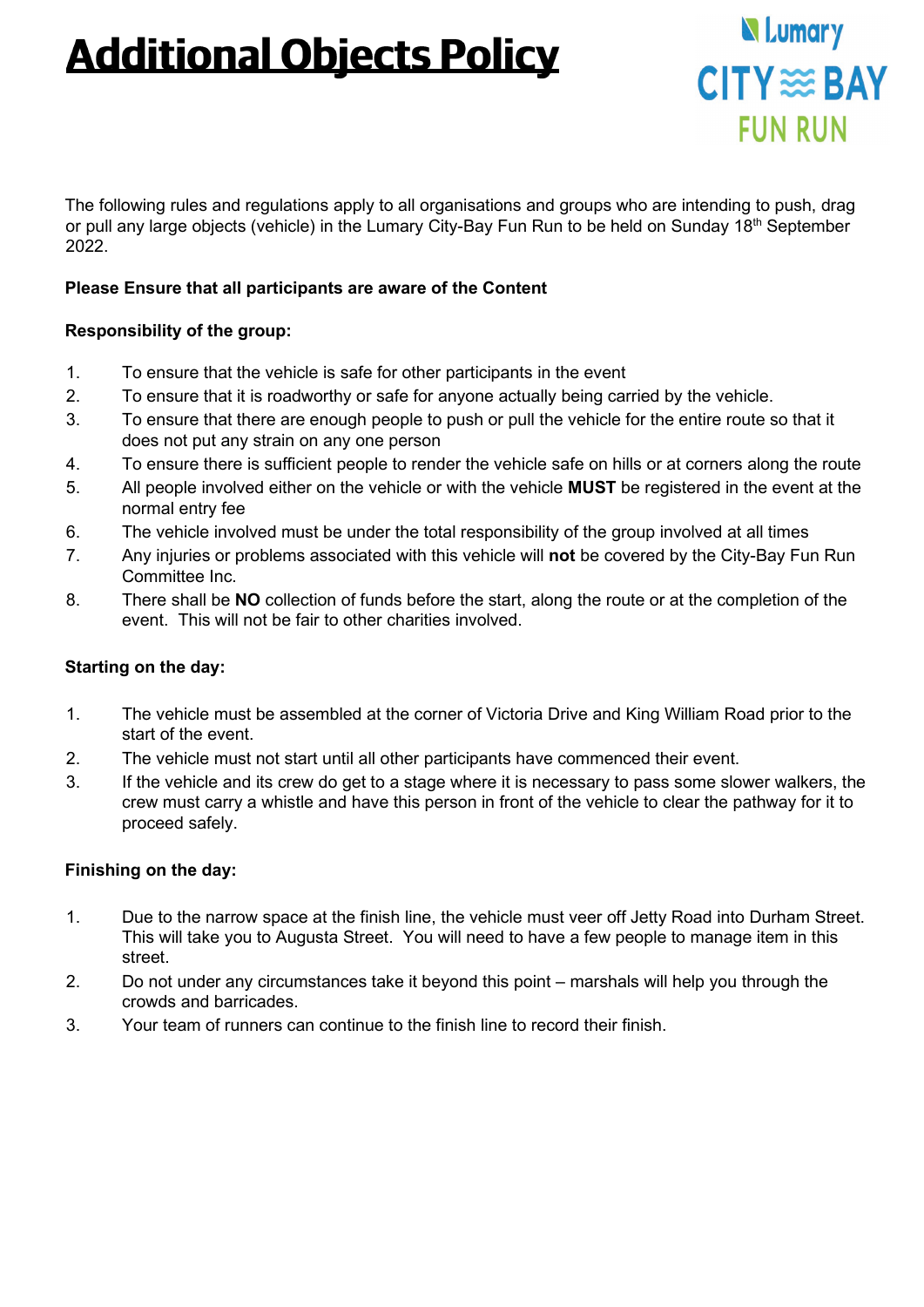# **Additional Objects Policy**